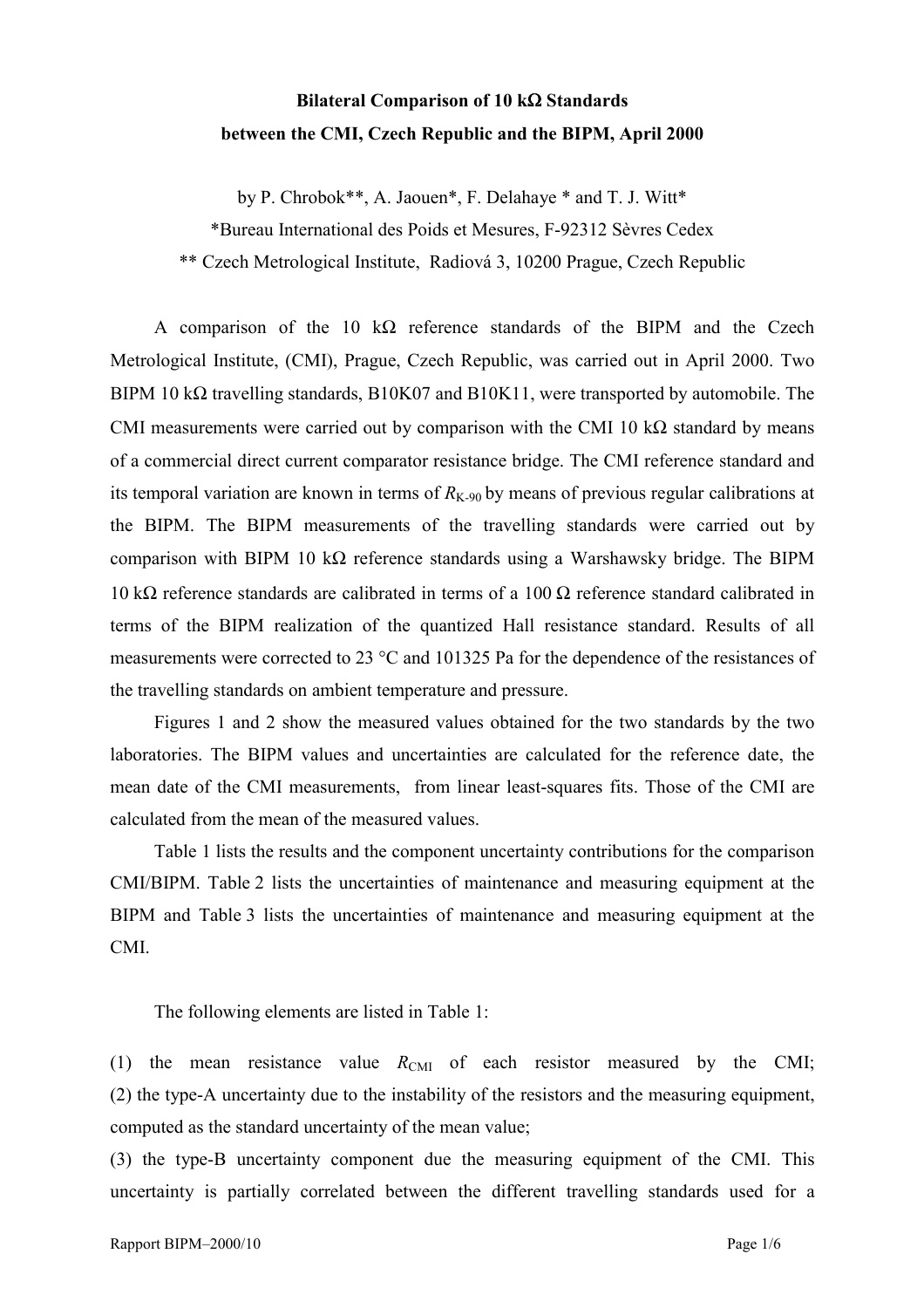comparison and the contributions that are completely or at least partially correlated are indicated by asterisks (\*) in Table 3 ;

(4-6) the corresponding quantities for the BIPM;

(7) the difference  $(R_{\text{CMI}} - R_{\text{BIPM}})$  for each resistor, and (8) the clearly uncorrelated (type-A) part of the uncertainty;

(9) the result of the comparison which is the mean of the differences of the calibration results for the different standards;

the uncertainty of the transfer, estimated by two methods:

(10) the standard deviation of the mean value of the results, from the different resistors, counting only the type-A uncertainties of the individual results;

(11) the *a-posteriori* uncertainty, which is the standard deviation of the mean of the two different results;

(12) the total uncertainty of the comparison, which is the root-sum-square of the type-A and type-B uncertainties.

In Table 1, the type-A uncertainties are negligible compared to the estimated type-B uncertainties. We compare these with the *a posteriori* uncertainty estimated by the standard deviation of the mean of the results from the two travelling standards, line 11. (With only two travelling standards, the uncertainty of the standard deviation of the mean is comparable to the value of the standard deviation of the mean itself.) If the *a posteriori* uncertainty is significantly different from the type-A uncertainty, as is the case here, we assume either that a standard has changed in an unusual way (but the BIPM measurement results before and after transporting the travelling standards, Figure 1 and Figure 2, show no evidence of this) or that some factors listed in the type-B uncertainty budget for the CMI can give rise to residual errors that differ among the travelling standards. The correlations between the type-B uncertainties when measuring different standards are unknown.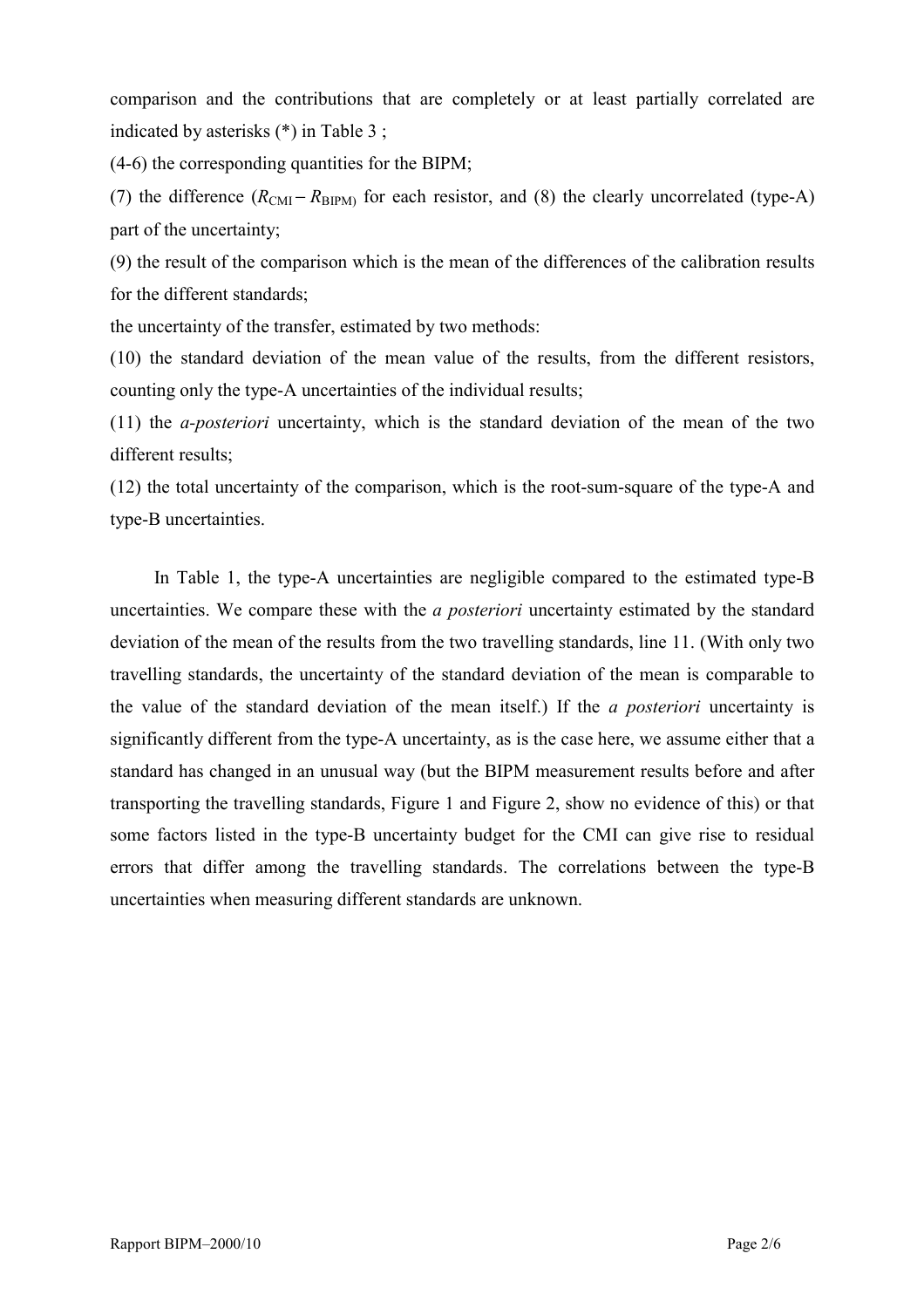The final results of the comparison are presented as the difference between the value assigned to a 10 k $\Omega$  standard by each laboratory. The difference between the value assigned by the CMI, at the CMI,  $R_{\text{CMI}}$ , and that assigned by the BIPM, at the BIPM,  $R_{\text{BIPM}}$ , for the reference date is

 $R_{\text{CMI}} - R_{\text{BIPM}} = 1.2 \text{ m}\Omega$ ;  $u_c = 2.0 \text{ m}\Omega$  on 2000/04/19,

where  $u_c$  is the combined type-A and type-B standard uncertainty from both laboratories.

This is a satisfactory result. The difference between the values assigned to the travelling standards by the two laboratories is less than the standard uncertainty associated with the difference.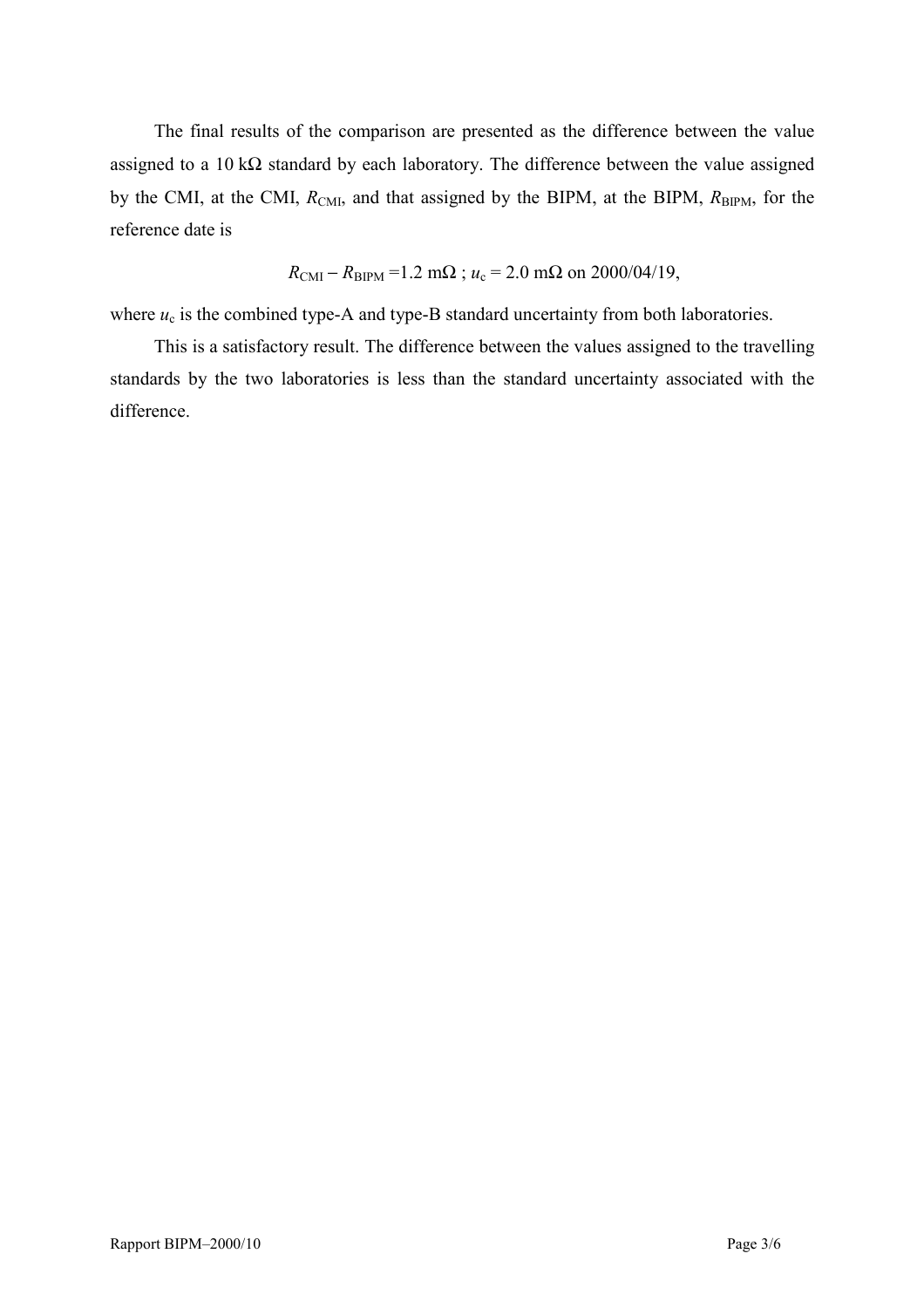

Figure 1. Relative deviation from the nominal 10 k $\Omega$  value of the resistance of B10K07 vs time: a linear least-squares fit (LS) to the BIPM measurements and the mean of the CMI measurements.



Figure 2. Relative deviation from the nominal 10 k $\Omega$  value of the resistance of B10K11 vs time: a linear least-squares fit (LS) to the BIPM measurements and the mean of the CMI measurements.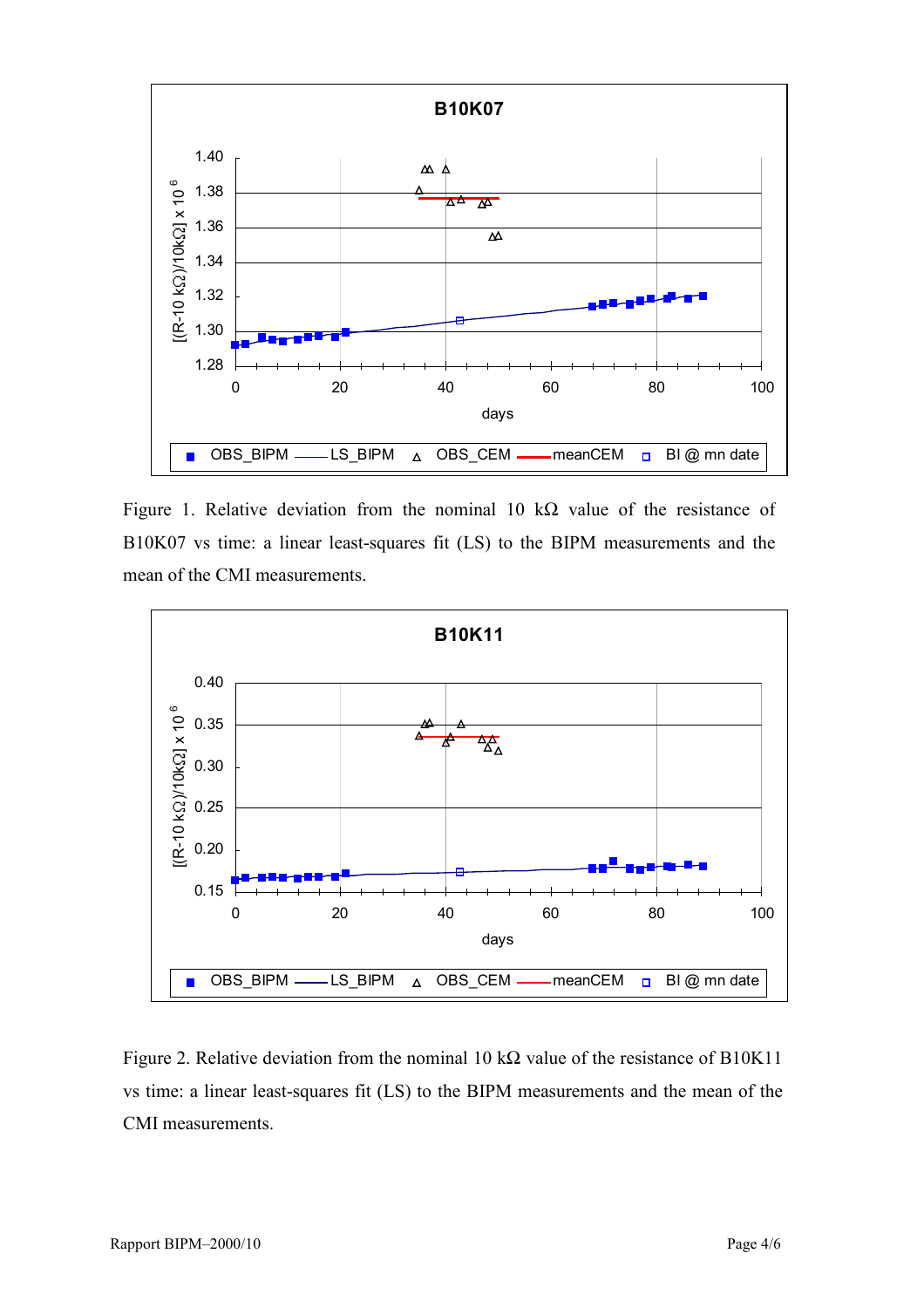Table 1. Results of the CMI/BIPM bilateral comparison of 10 kΩ standards using two BIPM travelling standards: mean date 19 April 2000. Uncertainties are  $1-\sigma$  estimates. The combined type-A uncertainty is  $w=[r^2+t^2]^{1/2}$ , the expected transfer uncertainty is  $x=[w_{07}^2+ w_{11}^2]^{1/2}/2$  and the total combined uncertainty is  $y=[s^2+ u^2+x^2]^{1/2}$ .

|                                                               | <b>B10K07</b> | <b>B10K11</b>        |              |
|---------------------------------------------------------------|---------------|----------------------|--------------|
| <b>CMI</b><br>$(R-10\ 000\ \Omega)/m\Omega$                   | 13.77         | 3.36                 |              |
| type-A uncertainty/ $m\Omega$                                 | 0.08          | 0.09                 | $\mathbf{r}$ |
| type-B uncertainty/ $m\Omega$                                 |               | 2.0<br>S             |              |
| <b>BIPM</b><br>$(R-10\,000\,\Omega)/m\Omega$                  | 13.06         | 1.73                 |              |
| type-A uncertainty/ $m\Omega$                                 | 0.007         | 0.006                | $\mathbf{t}$ |
| type-B uncertainty/ $m\Omega$                                 |               | 0.15<br><sub>u</sub> |              |
| $(R_{\rm CMI} - R_{\rm BIPM})/$ m $\Omega$                    | 0.71          | 1.63                 |              |
| combined type-A uncertainty/ $m\Omega$                        | 0.08          | 0.09                 | W            |
| $\langle R_{\rm CMI} - R_{\rm BIPM} \rangle / m\Omega$        |               |                      |              |
| 10<br>0.06<br>expected type-A transfer uncertainty/ $m\Omega$ |               |                      | $\mathbf{x}$ |
| $s_M$ of difference for 2 resistors/ m $\Omega$               |               | 0.46                 |              |
| total uncertainty in comparison / $m\Omega$                   |               |                      | y            |
|                                                               |               |                      | 1.17<br>2.01 |